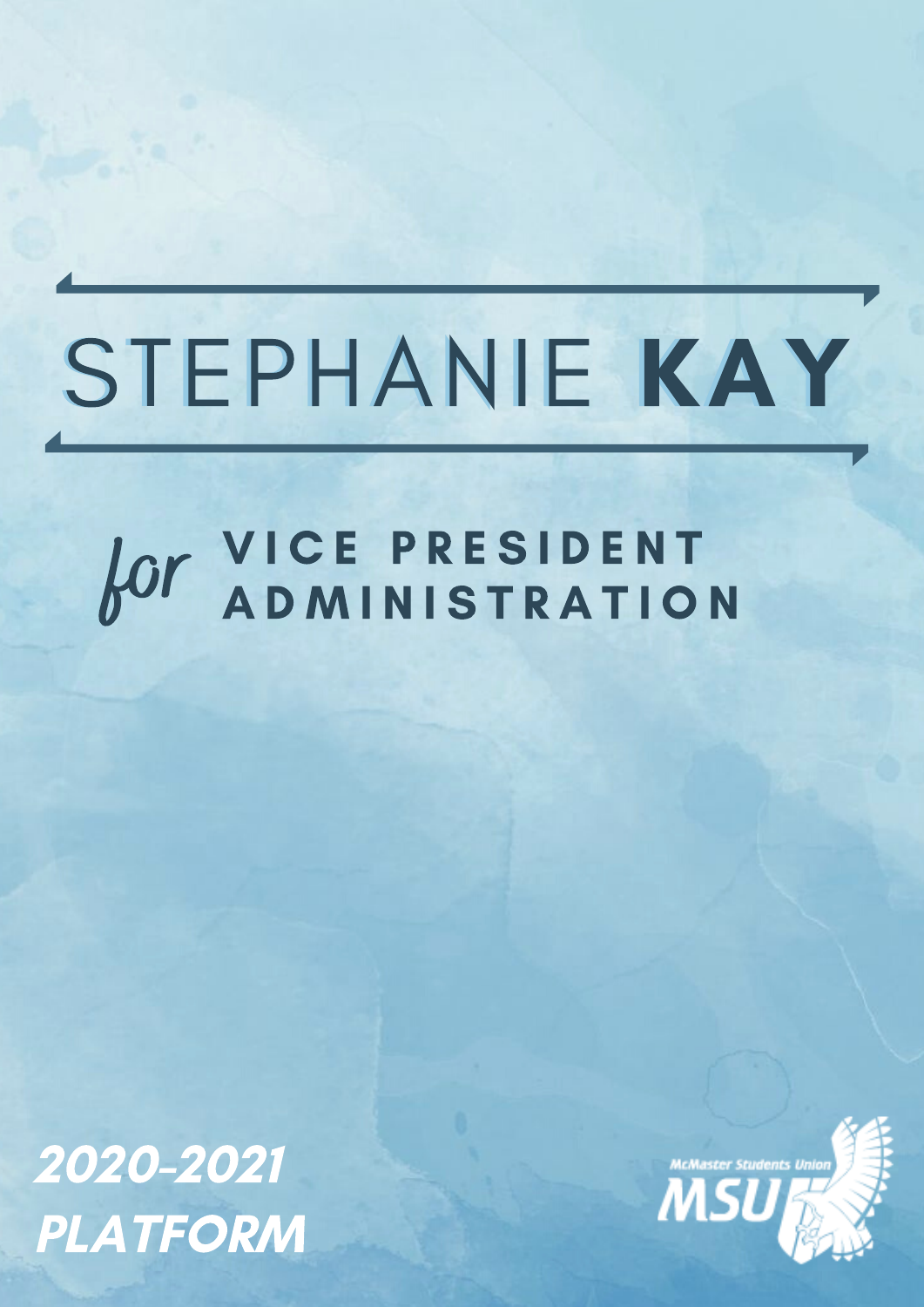# INTRODUCTION

### Dear Members of the Assembly,

I'd like to start off by introducing myself. My name is Stephanie and I just recently finished my degree in the Bachelor of Health Sciences program with a specialization in Child Health. Before delving into things further, I want to thank you for allowing me the opportunity to share my ideas with you and how I would like to help bring about change within the MSU.

Throughout the last four years, I have been a part of the MSU and the university in various capacities. As cheesy as this sounds, my experiences at McMaster have helped shape me into who I am today. Being involved in student life has allowed for my learning to extend beyond the classroom and some of my most formative experiences were through student-led groups I've been a part of. I am definitely not the same person I was at the beginning of my time here and I have many peers and friends to thank for their mentorship and unwavering support. My interest in this position stems from a strong desire to give back to a community that has given me so much. However, despite my positive experiences, I think it is crucial to acknowledge that the MSU is far from perfect and has a lot of work to do to improve upon its past and the harm it's caused.

As Vice President Administration, I want to help make the MSU more inclusive by listening to others, particularly marginalized folks on campus, and incorporating their feedback. Now more than ever the MSU must lead by example and adapt in order to best support the needs of its students today while also looking towards the future. I am determined to actively help shape a more inclusive and accountable MSU and prepared to put in the work to accomplish this. Through my role, my goal is to support MSU staff and volunteers, SRA members and clubs as they navigate these unprecedented times as well as advocate for their needs. I want to help them develop the required skills to succeed and continue to build upon the work of my predecessors.

I want to end by addressing what sets me apart from the other candidates. My MSU involvement began by joining the Women & Gender Equity Network. From there, I developed a passion for peer support services and their unique communities. At its core, the Vice President Administration role is a support role and I firmly believe my background makes me uniquely qualified for this position. I make it my personal mission to get to know people on an individual level and to build long-term relationships. Through my role I plan on empowering each person I supervise and support to thrive while working toward their own goals, so that they can continue doing what they love and know best with all the resources and tools they need for continued success. Thank you for taking the time to read my platform and please feel free to reach out to me if you have any questions, concerns or feedback.

All the best,

Stephanie Kazy<br>Stéphanie Kay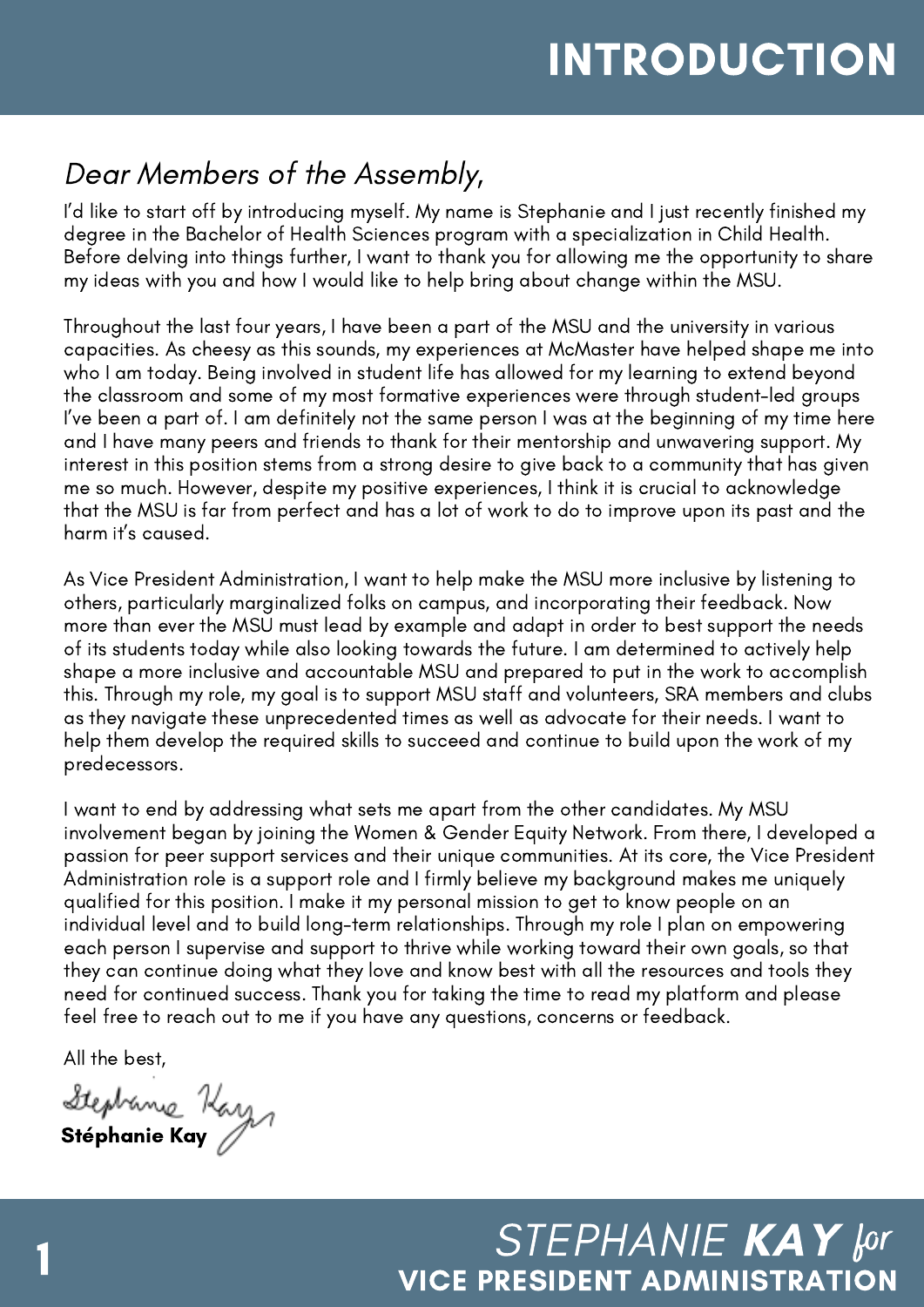| <b>INTRODUCTION</b>                                                                                                                    |           |
|----------------------------------------------------------------------------------------------------------------------------------------|-----------|
| <b>QUALIFICATIONS</b><br><b>MSU</b> Involvement<br>Clubs & Societies<br><b>McMaster University</b><br><b>Other Related Experiences</b> |           |
| <b>MOVING FORWARD</b><br>Ensuring a smooth transition period                                                                           | 5         |
| <b>SCHEDULING &amp; LOGISTICS</b><br>Being reachable & available to folks                                                              | 5         |
| <b>TRANSPARENCY &amp; ACCOUNTABILITY</b><br>Keeping the MSU accountable                                                                | $6 - 7$   |
| <b>COMMUNICATIONS &amp; PROMOTIONS</b>                                                                                                 | $8 - 9$   |
| <b>HIRING, TRANSITION &amp; TRAINING</b>                                                                                               | $10 - 12$ |
| <b>ADVOCACY, ACCCESSIBILITY &amp;</b><br><b>LONG-TERM PLANS</b>                                                                        | 13-14     |
| <b>CONTINGENCY PLANNING</b>                                                                                                            | 15-16     |
| <b>WELCOME WEEK</b>                                                                                                                    | $17 - 18$ |
| <b>THANK YOU</b>                                                                                                                       | 19        |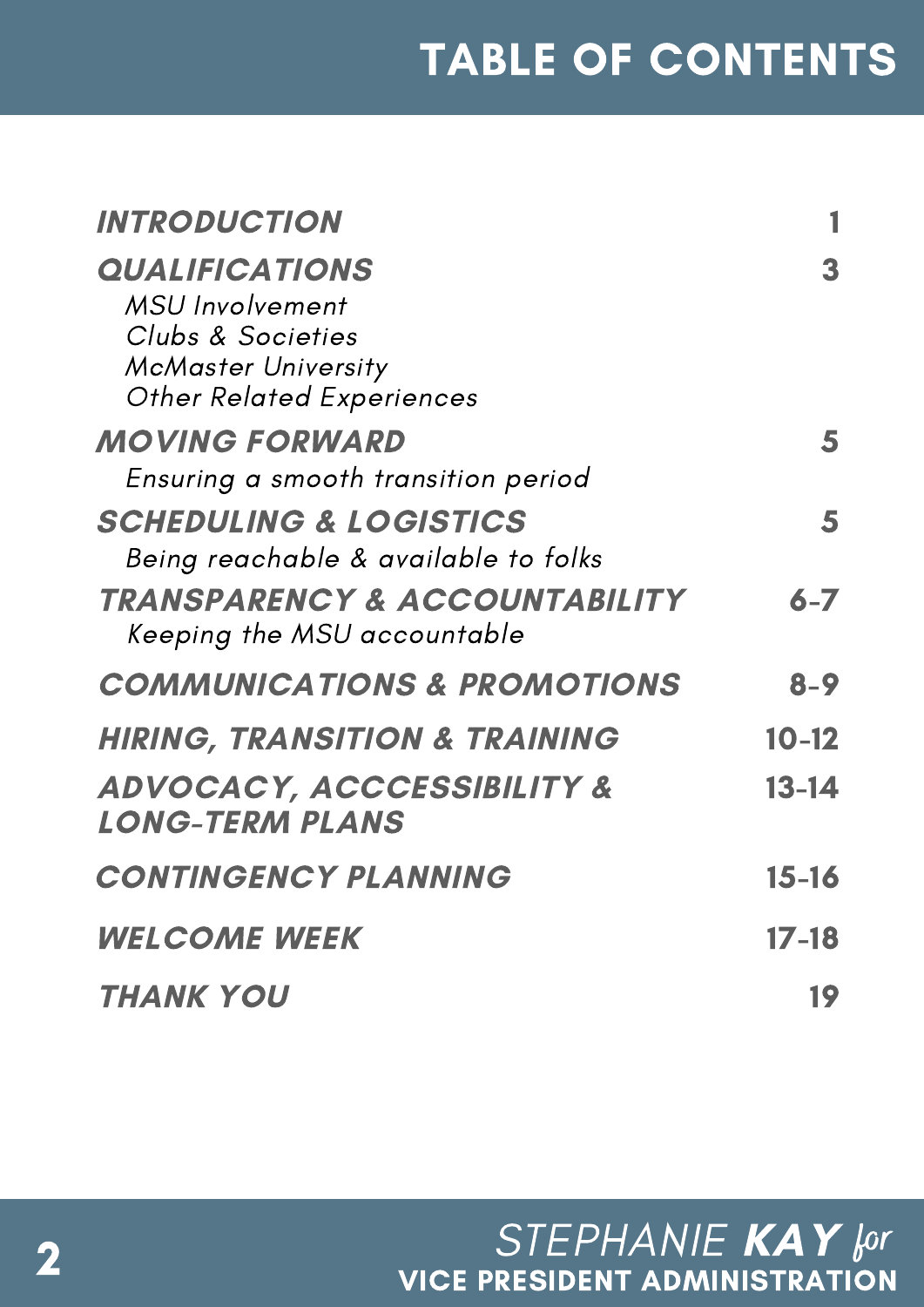# QUALIFICATIONS

# MSU INVOLVEMENT

### Women & Gender Equity Network

| Promotions & Social Media Executive            | 2018-2020 |
|------------------------------------------------|-----------|
| Safe(r) Space Volunteer                        | 2017-2020 |
| Spark                                          |           |
| <b>Promotions &amp; Publications Executive</b> | 2019-2020 |
| Team Leader                                    | 2018-2020 |
| <b>Clubs Department</b>                        |           |
| Assistant Clubs Administrator                  | 2018-2020 |
| <b>Horizons Conference</b>                     |           |
| <b>Sessions Coordinator</b>                    | 2019      |
| Leadership Developer Logistics                 | 2019      |
| <b>Committees</b>                              |           |
| Peer Support & Promotions Committee Member     | 2018-2019 |
| <b>CLAY Conference</b>                         |           |
| Leadership Developer Events                    | 2019      |

# CLUBS & SOCIETIES

### Bachelor of Health Sciences Society

| Health Sciences Musical Admin & Finance Executive<br>Academic Coordinator for BHSc Outreach<br>Upper Year Buddy | 2017-2020<br>2017-2019<br>2017-2020 |
|-----------------------------------------------------------------------------------------------------------------|-------------------------------------|
| <b>Smiling Over Sickness</b>                                                                                    |                                     |
| <b>Fundraising Executive</b><br>Smiles Squad Member                                                             | 2018-2019<br>2017-2018              |
| <b>McMaster University Choir</b>                                                                                | 2016-2020                           |
| McMaster Athletes Care                                                                                          |                                     |
| <b>Communications Executive &amp; Volunteer</b>                                                                 | 2018-2020                           |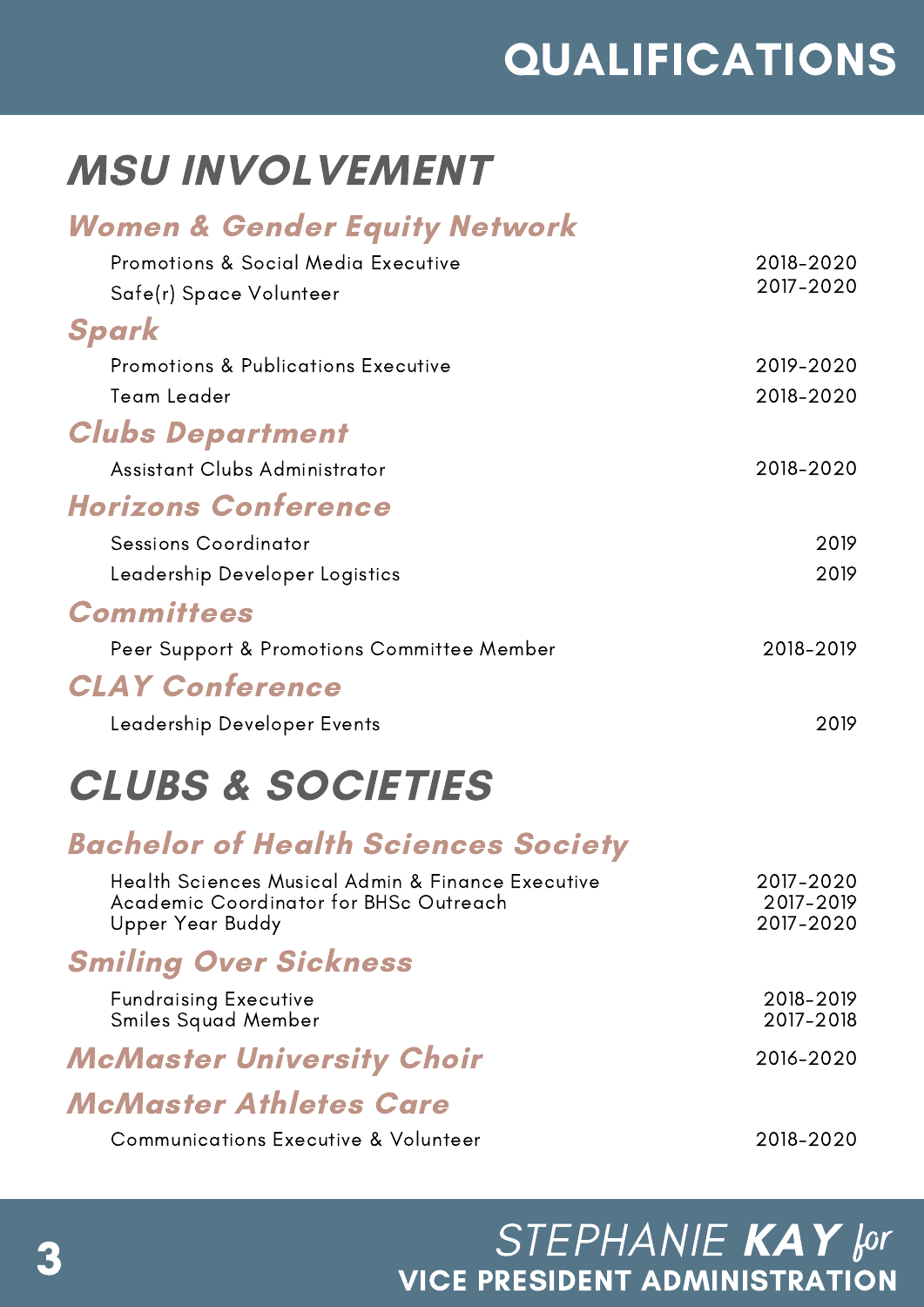# MCMASTER UNIVERSITY

### Faculty of Health Sciences

| Welcome Week Coordinator               | 2018-2019 |
|----------------------------------------|-----------|
| Welcome Week Representative            | 2017-2020 |
| Spring Preview Day Volunteer & Speaker | 2017-2020 |

### Athletics Department

| Synchronized Swimming Team Member             | 2016-2020 |
|-----------------------------------------------|-----------|
| *Awarded McMaster Marauders MVP Award in 2018 |           |
| Synchronized Swimming Vice President          | 2017-2019 |

### Department of Pediatrics

| Research Assistant for Dr. Samaan |  |  |  |  |  |
|-----------------------------------|--|--|--|--|--|
|-----------------------------------|--|--|--|--|--|

Research Assistant for Dr. Samaan 2017-2020

# OTHER RELATED EXPERIENCES

### International Women ' s & Children 's Health Conference

| <b>Finance Director</b>                   | 2018-2019                    |
|-------------------------------------------|------------------------------|
| Mississauga Summer Chorale                |                              |
| Chair of the Executive Board<br>Chorister | 2018-present<br>2016-present |
| <u>ni e ia een anders F</u>               |                              |

### Physical Activity Centre for Excellence

MacWheelers & MacSeniors Volunteer 2018-2019

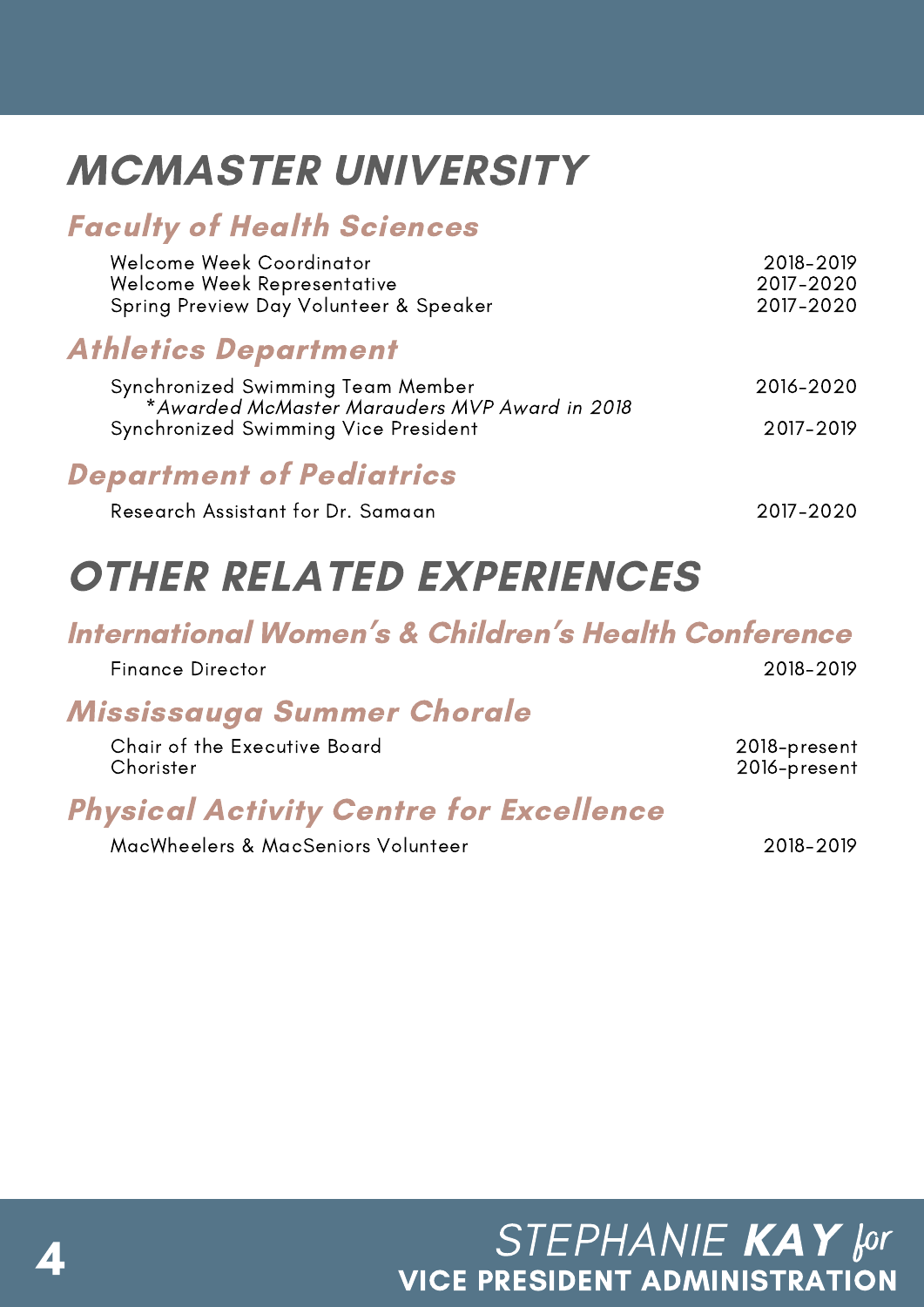### BRAILING FADILLADD MOVING FORWARD

### ENSURING A SMOOTH TRANSITION PERIOD

It's important to recognize the uniqueness of transitioning into a role that has already begun. I want to effectively make use of the time between being elected until officially starting in mid-August to ensure the transition goes as smoothly and seamlessly as possible. During this time, I will look to see how I can tangibly align Anika's platform points and work with my own and help shift them into the work I plan on doing. I have already started this process through crafting my platform points in a way that acknowledges work currently being done, while building steps to create further growth.

I also plan on further familiarizing myself with the role by attending meetings and communicating with the Board of Directors regularly. In addition, I will be setting up one-on-one meetings with all relevant parties before September to introduce myself and establish what their goals are for the year.

# SCHEDULING & LOGISTICS

#### BEING REACHABLE & AVAILABLE TO FOLKS

- Continue Scheduled One-on-Ones with PTMs It's important to check in regularly with PTMs to ensure their needs are being met and they feel supported in their roles. These meetings would also be a chance for them to give feedback, ask for support and pose questions they have.
- Continue Scheduled One-on-Ones with AVPs Similar to PTMs, AVPs should feel supported in their roles. It would also be beneficial for AVPs to connect with one another on a monthly basis so that they know what their counterparts are up to and can continue to build their skills. In addition, AVPs often have to work in similar facets, so it would be helpful to form connections between AVPs through socials or meetings to update each other on their work.
- Host Regular Office Hours Online While meeting in person may not be possible at the moment, I believe it's important to still make myself available to staff, volunteers, SRA members or students who would like to 'virtually' drop-in and ask questions.<br>• Make use of PTM Clusters - Have PTMs meet regularly in smaller
- groups ('clusters') to discuss week-to-week happenings and to share knowledge. Hold quarterly meetings with everyone to ensure folks feel connected and can benefit from others' areas of expertise. For example, identity-based service PTMs would benefit from a support system from meetings, hang-outs, and check-ins from other identitybased service PTMs, since their services will run similarly.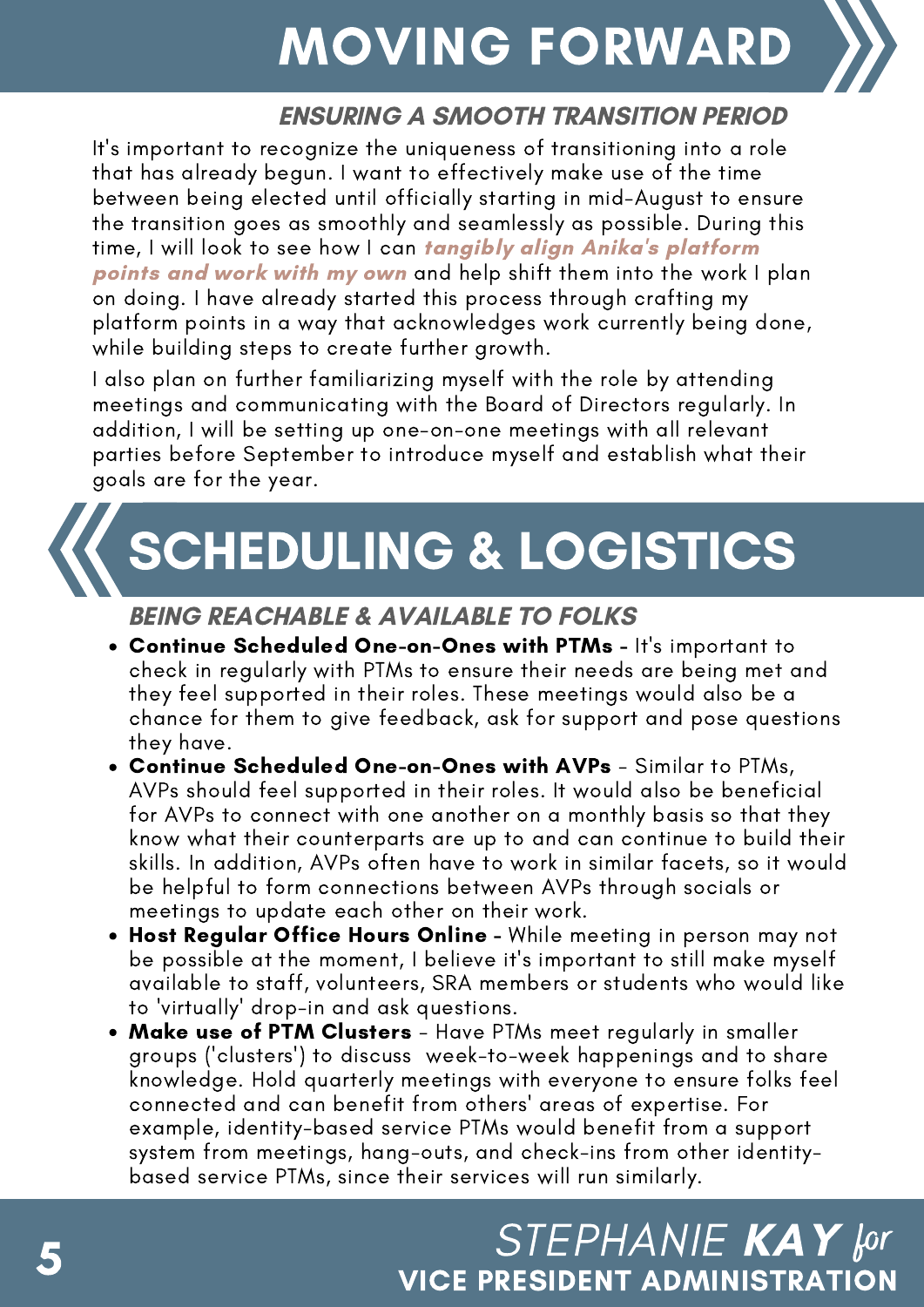

### KEEPING THE MSU ACCOUNTABLE

#### UPDATE THE WORKPLACE ANTI-VIOLENCE, HARASSMENT, AND SEXUAL ASSAULT PREVENTION POLICY

This review and update has been a work in progress for almost two years. Anika has been working on this alongside the Administrative Team Research Assistant and Human Resources Generalist, and I will build upon her work once she has transitioned out of her role. This policy needs to be progressive, survivor-centric and traumainformed; thus, I want to ensure that the trauma therapists at the SWC, EIO, and all the identity-based peer support services (who would like to be) are part of the conversation. Specifically, I would like to consult Diversity Services for their input as well as the other identity-based services. The updating of this policy must include the input and feedback of BIPOC community members. In addition, I would like to provide a concrete framework for this policy that can be continually built upon and improved easily, so that this policy can be reviewed yearly and remain relevant as things change.

#### INCORPORATING PTM FEEDBACK ON THE BOD

II will create an anonymous form with the option to provide further contact information to schedule follow-ups or meetings with Part-Time Managers who have concerns about the Board of Directors and myself. This will give them an opportunity to provide input on how I've been supporting the PTMs in their roles and will allow me to learn more about how I can better support each PTM individually. This is important as each service and their PTM have different needs. I will also look to offer the option to have other individuals present during these meetings besides myself and my fellow members of the Board of Directors as needed, recognizing I may not necessarily always be the most suitable individual for them to be relaying information to and to ensure there is opportunity for a third-party to be present.

#### INCORPORATING STUDENT FEEDBACK ON THE MSU

Recognizing that PTMs, SRA, service volunteers and students may also have feedback or specific concerns pertaining to the MSU as a whole beyond the scope of my work, I will also look to provide a means for reporting and following up on any discussions had that would be best handled by managing up. Accounting for input I may not be able to address directly myself is extremely crucial, as it is valuable to gain information about the organization's efforts first-hand from a student's perspective and I will ensure I provide them with the necessary next steps and tools to work toward resolving their concerns.

#### CARRYING OUT A COMMUNITY NEEDS ASSESSMENT

Outgoing VP Administration Anika has already begun having preliminary conversations with folks about having a community needs assessment in January 2021. I would like to continue working with the Admin Team Research Assistant to review and identify gaps in the overall supports the MSU provides. This was last done around 5 years ago and it makes sense to complete an updated review.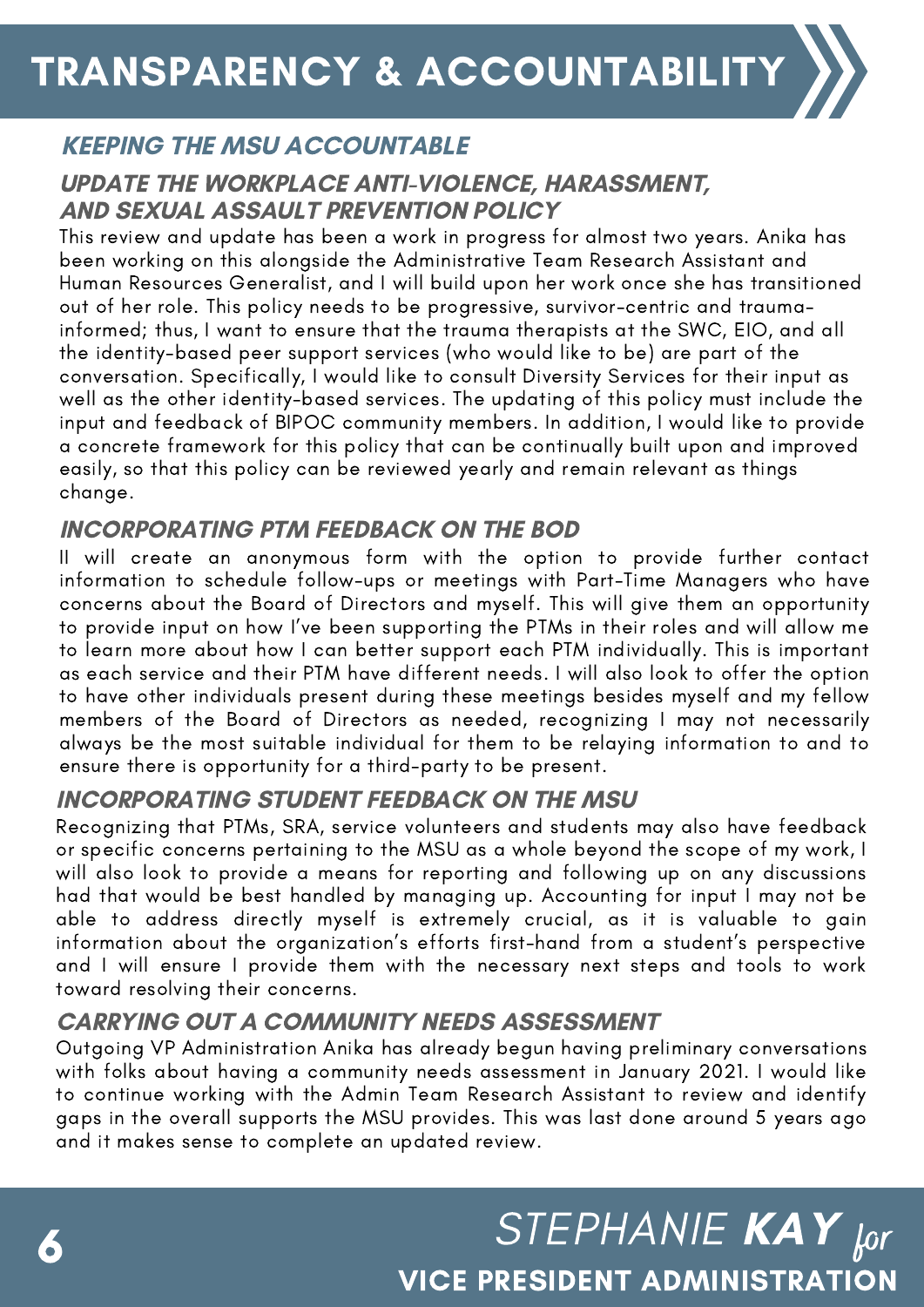# TRANSPARENCY & ACCOUNTABILITY CONT.

#### UPDATE THE WORKPLACE ANTI-VIOLENCE, HARASSMENT, AND SEXUAL ASSAULT PREVENTION POLICY

This review and update has been a work in progress for almost two years. Anika has been working on this alongside the Administrative Team Research Assistant and Human Resources Generalist, and I will build upon her work once she has transitioned out of her role. This policy needs to be progressive, survivor-centric and traumainformed; thus, I want to ensure that the trauma therapists at the SWC, EIO, and all the identity-based peer support services (who would like to be) are part of the conversation. Specifically, I would like to consult Diversity Services for their input as well as the other identity-based services. The updating of this policy must include the input and feedback of BIPOC community members. In addition, I would like to provide a concrete framework for this policy that can be continually built upon and improved easily, so that this policy can be reviewed yearly and remain relevant as things change.

#### INCORPORATING PTM FEEDBACK ON THE BOD

II will create an anonymous form with the option to provide further contact information to schedule follow-ups or meetings with Part-Time Managers who have concerns about the Board of Directors and myself. This will give them an opportunity to provide input on how I've been supporting the PTMs in their roles and will allow me to learn more about how I can better support each PTM individually. This is important as each service and their PTM have different needs. I will also look to offer the option to have other individuals present during these meetings besides myself and my fellow members of the Board of Directors as needed, recognizing I may not necessarily always be the most suitable individual for them to be relaying information to and to ensure there is opportunity for a third-party to be present.

#### INCORPORATING PTM FEEDBACK ON THE MSU

Recognizing that PTMs may also have feedback or specific concerns pertaining to the MSU as a whole beyond the scope of my work, I will also look to provide a means for reporting and following up on any discussions had that would be best handled by managing up. Accounting for input I may not be able to address directly myself is extremely crucial, as it is valuable to gain information about the organization's efforts first-hand from a PTM's perspective and I will ensure I provide them with the necessary next steps and tools to work toward resolving their concerns.

#### CARRYING OUT A COMMUNITY NEEDS ASSESSMENT

Anika has already begun having preliminary conversations with folks about having a community needs assessment in January 2021. I would like to continue working with the Admin Team Research Assistant to review and identify gaps in the overall supports the MSU provides. This was last done around 5 years ago and it makes sense to complete an updated review.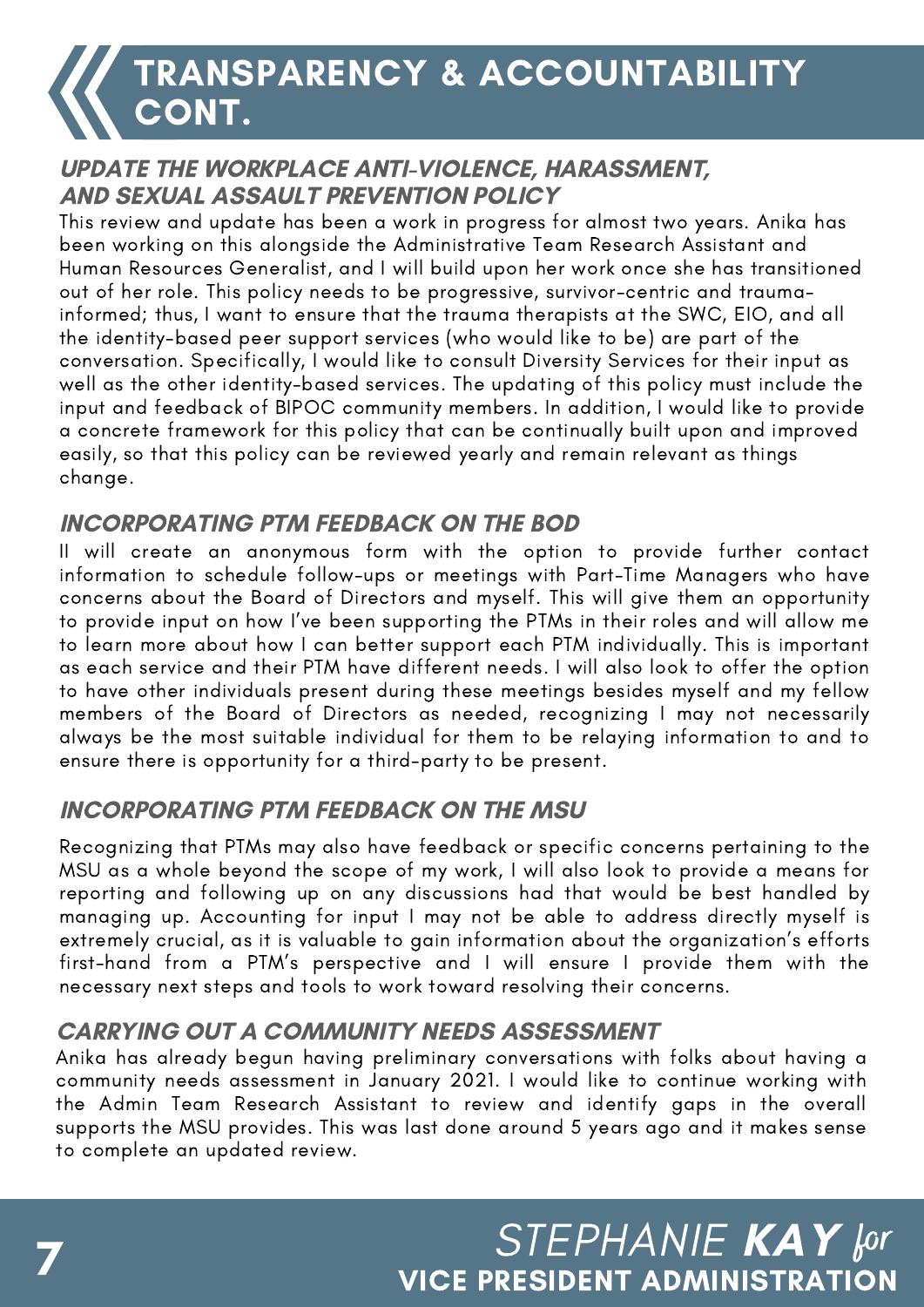#### SRA MEETING SUMMARIES

Similar to what SRA Health Sciences did last year, I will ensure that the MSU provides graphics with image descriptions within a week of each SRA meeting breaking down the minutes/livestream which will be posted on Facebook and Instagram. This will ensure that the minutes are more easily accessible (as SRA documents can be confusing and hard to find on the website) and streamlined through the MSU (opposed to only one caucus making the minutes) so that all SRA caucuses can share these posts. To do this, I would work with the MSU Speaker to ensure that these summaries are available for everyone.

#### CREATING AN IDENTITY-BASED COMPLAINT PROCESS

Right now, if service volunteers or executives have a concern about their PTM, their concerns go to the VP Admin. However, this process is not always comfortable for the complainant; for example, if the person has a complaint about racism and the VP Admin is white. I want to create a form in which service volunteers can fill out and request someone with a certain identity is present as a mediator throughout this process. This person would likely be a peer, whether that is another PTM, community member or a BoD member. This would be done in consultation with identity-based services and EIO in order to maintain safety and confidentiality of the complainant. In addition, I would also keep the complainant informed when going into further meetings so that they are aware of who will be present at meetings, as well as what will be discussed so that they know what they are going into. This is something that needs to be researched and fleshed out further and there are many ways in which this can be done, but it is an important step to take for the MSU to be more inclusive.

#### CARRYING OUT A COMMUNITY NEEDS ASSESSMENT

Anika has already begun having preliminary conversations with folks about having a community needs assessment in January 2021. I would like to continue working with the Admin Team Research Assistant to review and identify gaps in the overall supports the MSU provides for campus communities. This was last done around 5 years ago and it makes sense to complete an updated review.

#### TRANSPARENCY SURROUNDING SERVICES

Over the past few years, the MSU has fired BIPOC students and/or made changes to services without informing its volunteers or service users. We need to do better at being transparent with our disciplinary actions and provide information to others when changes impact and could potentially harm our community. Working directly with each service and its volunteers, I will look to facilitate discussions surrounding how I can best support their plans for the year moving forward and focus on providing closure pertaining to previous situations and circumstances.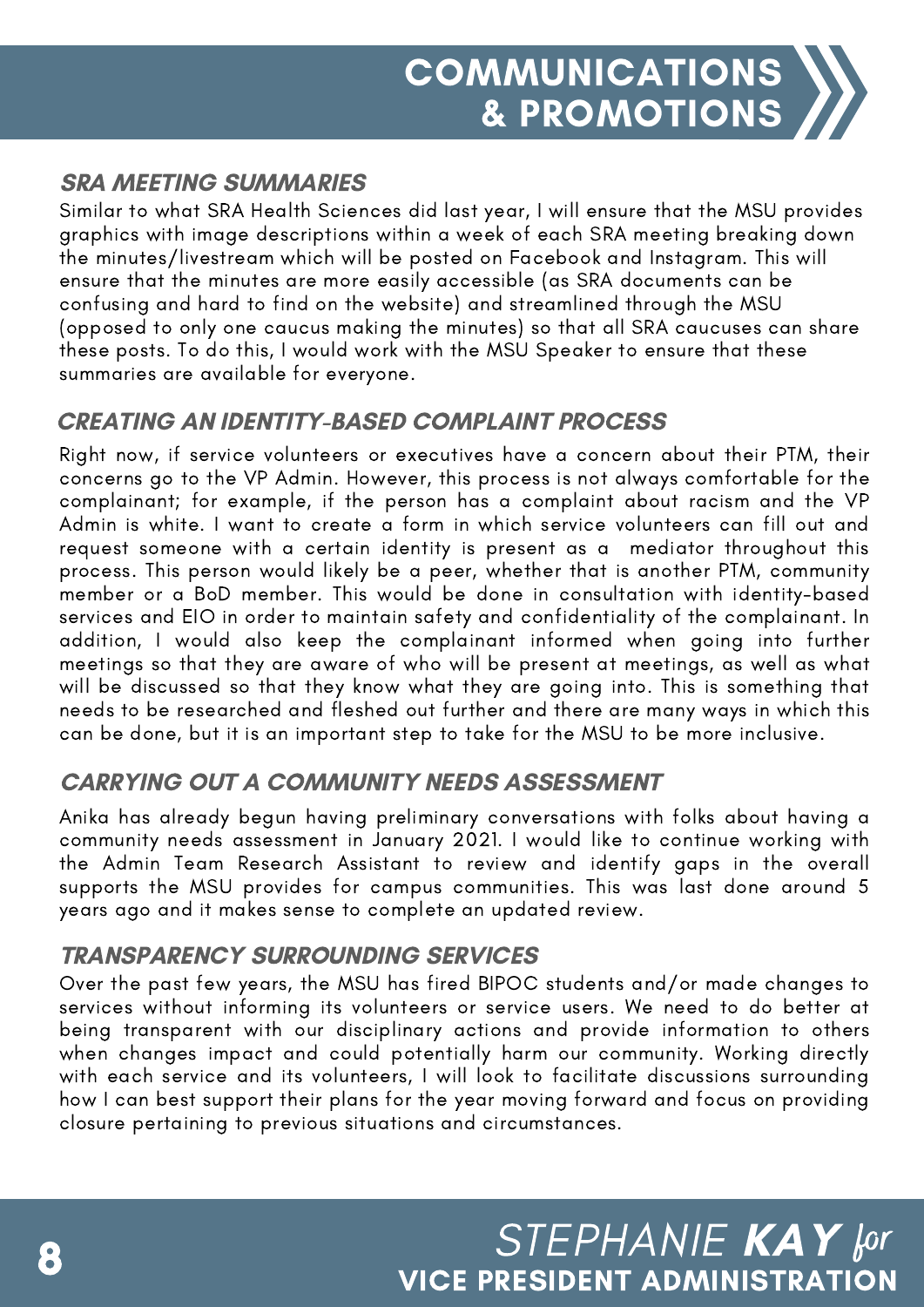#### SERVICE SPOTLIGHTS

community members will not be able to physically access events or spaces. Using my promotions background, I will work will the communications department and mood<br>service promo executives to highlight each service on a rotating basis. This has been Promotions are crucial this year as the majority of services will be online. Because of this, first years will not be able to preview services during Welcome Week, and promotions background, I will work with the communications department and MSU done in the past, but it hasn't been consistent throughout the entire year. Planning these logistics far in advance will also ensure our organization can provide a platform catered to different services at specific times throughout the year when it is most beneficial to amplify their efforts, such as during a specific monthly campaign period.

#### CREATE COHESIVE CAMPAIGNS FOR SERVICES

I want to support promotion executives and PTMs in creating collaborative cohesive campaigns by improving MSU Underground communication and adapt promotion packages to suit our shift towards online programming. In addition, I will adapt the promotion training that service execs and PTMs usually receive to account for an online term.

#### INCREASE OPEN COMMUNICATION BETWEEN FULL-TIME STAFF AND PTMS/VOLUNTEERS

Often, students may feel intimidated to approach full-time staff. I would like to discuss ways in which we can streamline conversations and how we can help facilitate this process (whether it be through bi-weekly emails, Microsoft Teams groups, etc.).

#### IMPROVE COMMUNICATION BETWEEN THE SRA AND SERVICES

Because the SRA often impacts MSU services, it is important that both service managers and SRA are updated on each other's work. PTMs already update the Executive Board on a monthly basis; in their reports, it would be beneficial to have a rough week-by-week plan for the month so that the SRA can have a better understanding of what the services are up to and what their action items are. The SRA could send their meeting updates to service managers through email and elaborate on the meeting summaries that would be created due to my platform.

#### UPDATE SOCIAL MEDIA PROMOTIONAL STRATEGY

I would collaborate with the communications department and research into how the way COVID-19 impacts promotions and shift our resources so that they reflect this. I would also like to increase our focus on how the MSU uses Instagram, as many incoming first years do not use Facebook. Instead of encouraging our audience to use Facebook to obtain information, we should change our social media approach to better meet their needs.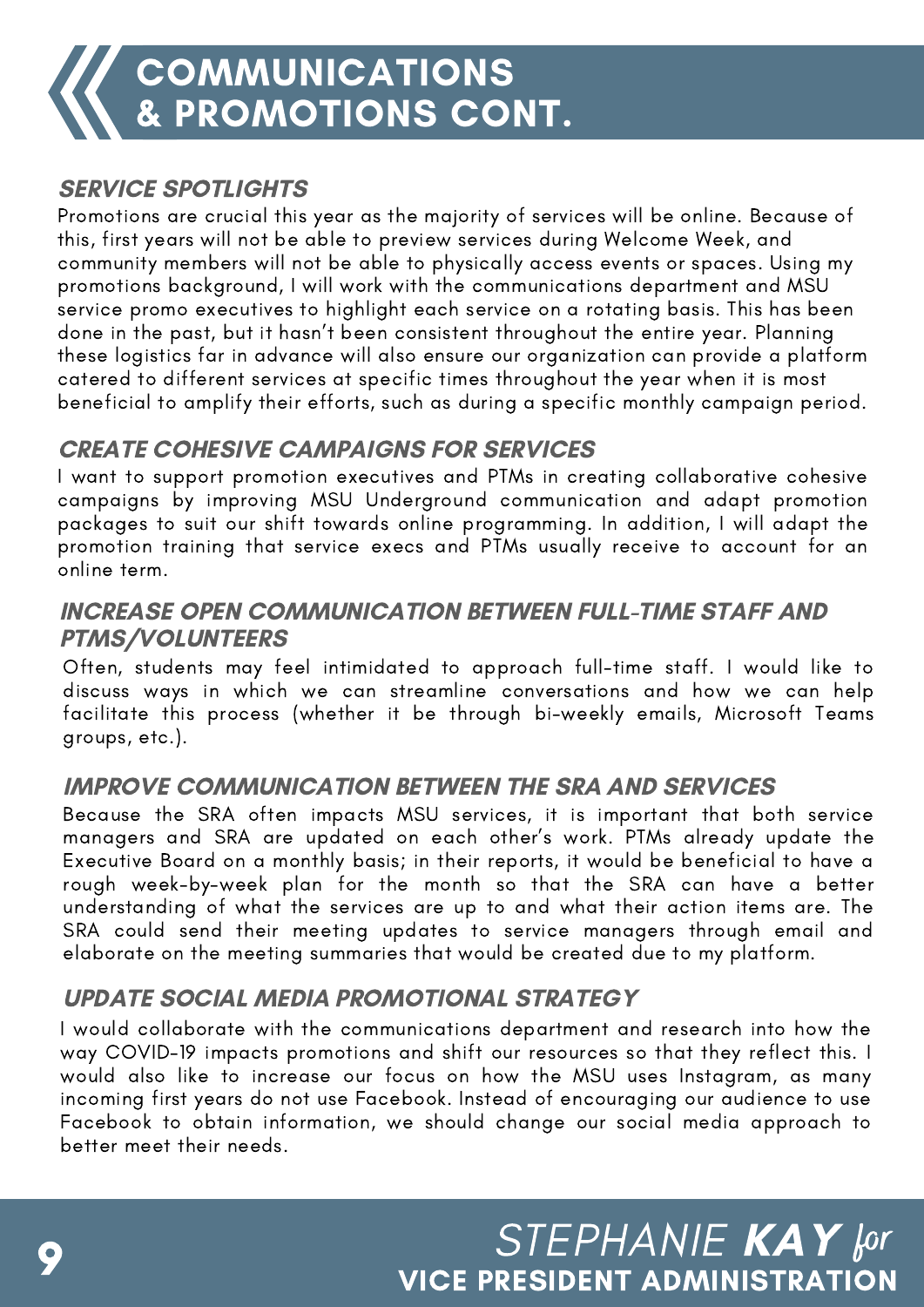#### CARRYING THROUGH ANIKA'S WORK

out during my term so that her work isn't pushed aside. In addition, during my<br>transition, I would consult with her to see if any of her changes can be further fleshed Anika has already revamped the training for AVPs and PTMs, as well as changed the hiring timelines for service volunteers. I would ensure that these changes are carried out during my term so that her work isn't pushed aside. In addition, during my out (e.g. earlier PTM hiring).

#### IMPLEMENT NEW MSU-WIDE VOLUNTEER TRAINING

Anika has created and done a lot of the groundwork for training on accessibility, anti-oppressive practices, and responding to sexual violence. In my role, I would implement the work she's done and evaluate ways this training can be effective through an online platform, and explore other topics that are universally relevant to MSU services, such as peer support. In addition, alongside MSU-wide AOP and bystander intervention training, I will ensure services can still provide their own catered trainings, as all services are unique and should be allowed to provide additional training based on the PTM's vision.

#### CONTINUE WORK ON CREATING NEW EQUITABLE HIRING BEST PRACTICES & GUIDELINES

Anika and the BoD have addressed and begun work on creating new equitable hiring best practices and guidelines to help address some of the barriers there are in accessing our leadership positions. I want to ensure that EIO is consulted but so are BIPOC student groups. As the MSU serves students, it is important that students have a voice in what would help alleviate barriers for hiring. This could be done through surveys, community groups, etc. Hiring boards need to be more well-defined (especially for identity-based services) and selected in a way to reduce nepotism. In addition, for application and interview questions, it is important to consult EIO and identity-based services so that we can also prioritize anti-oppressive practices during the hiring process. At the end of my term, the BoD will create an outline for hiring so that these equitable practices continue.

#### IMPROVE TRANSITIONS

Transitions are frequent in the MSU and there is high turnover. This renders transitioning into a new role really difficult for PTMs (even when there isn't a global pandemic). I want to help ease this by:

- Establishing clear guidelines as to what a transition report should contain (make sure it's content focussed, not format focussed)
- Scheduling mandatory transition meetings between each outgoing and incoming PTM to ensure this takes place before the term is over (a meet n' greet of sorts)
- o Incorporate transition reports into paid and executive job descriptions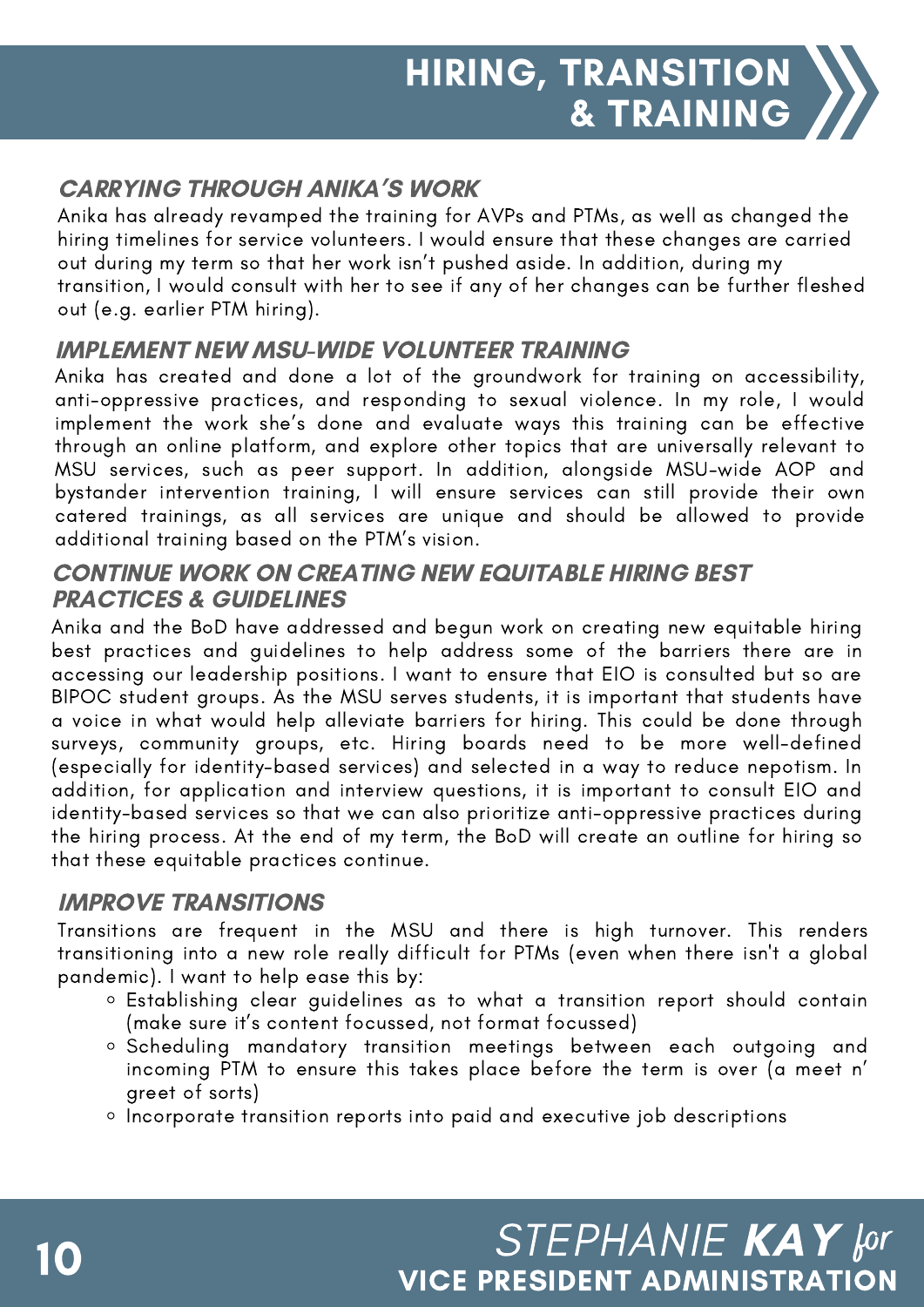#### REDUCE BIAS IN HIRING

I will create standardized marking schemes for interviews that leave room for flexibility so it can still meet the needs of each service. In addition, I will ensure blinding written applications is consistent across services — many services already do this, but it is inconsistent and an unofficial expectation.

#### EXPAND SRA TRAINING & BUILD RAPPORT

this year and will provide a base for future years to build off of. Additionally,<br>COVIDI9 has made the SPAs ish aver mare shallenging than your land Lalan c & PROMOTIONS making myself available to both the Speaker andthe entire SRA for support by I plan to work with the SRA speaker to assess what training and transition has been provided and if there are any gaps currently. Based on their input, I would like to help create and provide more in-depth SRA Caucus leader training and to help expand SRA member training. This will be adaptable based on the specific needs of the SRA COVID19 has made the SRAs job even more challenging than usual and I plan on offering bi-weekly drop-in office hours just for the SRA to attend. This would be facilitated through Microsoft Teams and would allow me to get to know SRA members on a more personal level.

#### PROVIDE SUPPORT TO THE SILHOUETTE & CFMU STAFF

Although they are under the VP Finance portfolio, I think it is important that they have equal access to the support they may need. Although the Silhouette is autonomous and has journalistic integrity, they should be able to use the MSU when it comes to things such as human resources, support, and hiring. This is something that needs to be further discussed with the Editor-in-Chief to make this happen.

#### SUPPORT FOR ALL PTMS

Sometimes PTMs may feel undervalued and less part of the MSU community if their service operations are different (e.g. Charity Ball, CFMU, the Silhouette). However, these PTMs should be valued and be invited to meetings, socials, and training if they wish to attend. Accessibility should be prioritized for all PTM gatherings in order to make sure all PTMs can participate (e.g. no alcohol at Sangria/Eggnog). In addition, I would like to provide feedback forms for PTM training, meetings, and socials so that these can improve throughout the years and the future VP Admins can have a better understanding of how to facilitate and improve training, meetings and socials.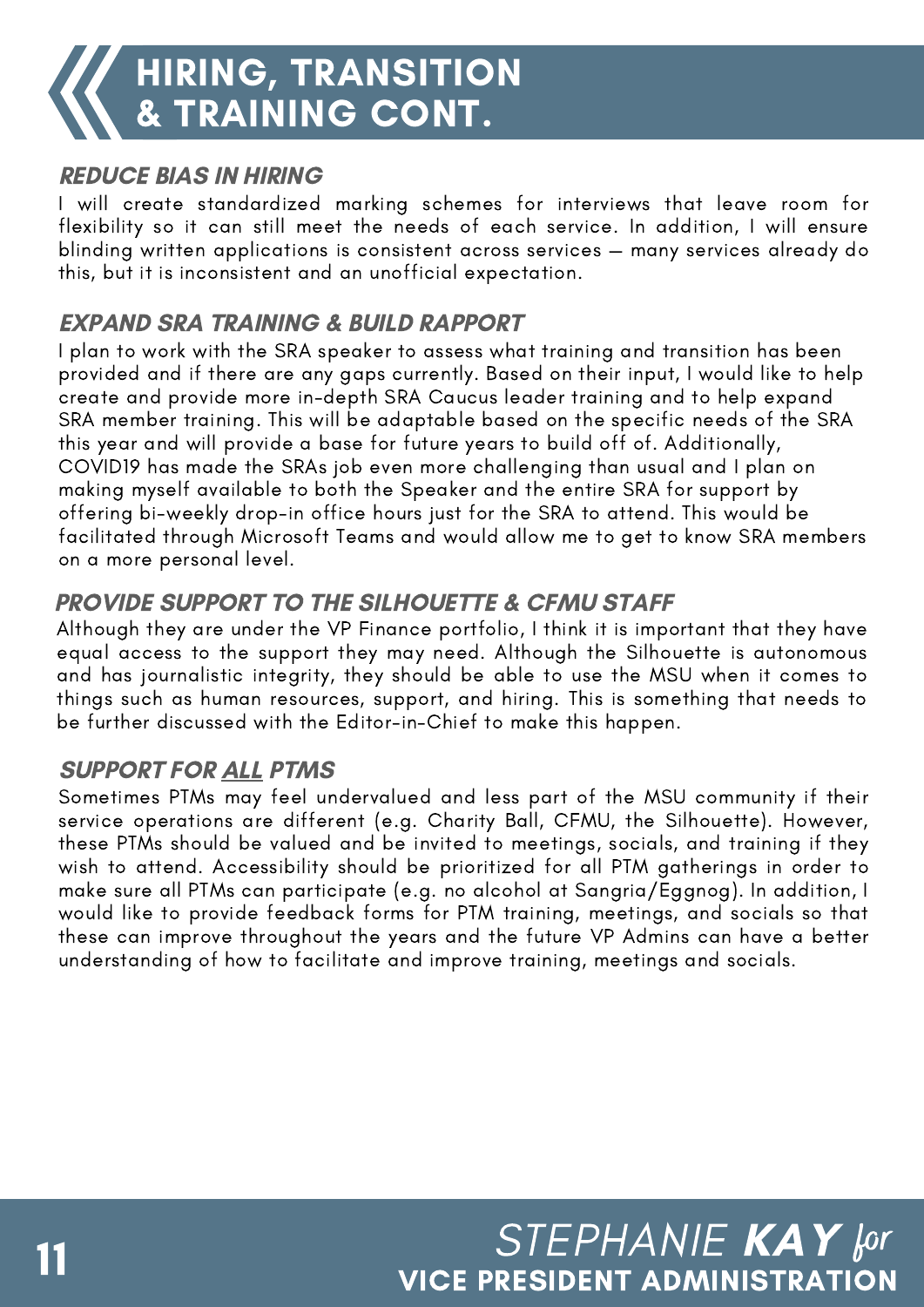# HIRING, TRANSITION & TRAINING CONT.

#### HIRING AND SPONSORSHIP TRAINING FOR PTMS

When PTMs are hired, they are tasked with hiring volunteers even if they have no experience being on a volunteer board. I want to help standardize hiring by training them on blinding applications, being mindful of personal biases, and taking a step back when there is a conflict of interest when hiring. In addition, sponsorship training is part of Anika's platform and is something that should be implemented, as PTMs may require more money than their allotted budget to hold larger events, but may not know how to contact sponsors. Alongside Anika's work, I will help implement hiring and sponsorship training so that PTMs feel equipped to contact sponsors for funding.

#### DISCLOSURE TRAINING

Many PTMs deal with receiving disclosures. It's important for this training to be comprehensive and to make sure PTMs feel equipped and prepared for this situation, should it arise. Their training needs to align with MSU practices and be survivorcentric. This will be developed while consulting EIO and WGEN and include case scenarios and provide opportunities for PTMs to ask questions and contribute to discussions.

#### EXECUTIVE TEAM TRAINING & APPRECIATION

appreciation can be easily overlooked, especially if the PTM has to plan it alone. I<br>would like to support PTMs in making arrangements based on what they have in mi would like to support I like in making arrangements based on what they have in timid<br>and provide reminders for PTMs at the end of each term so they have enough time to PTMs often run executive training alone; I would like to provide a general template of what they can cover, and they can alter it to suit their service. This gives them a starting point and makes it less daunting to give executive team training. In addition, MSU service executive teams often do a lot of volunteer work for a service but exec would like to support PTMs in making arrangements based on what they have in mind plan something and figure out the details.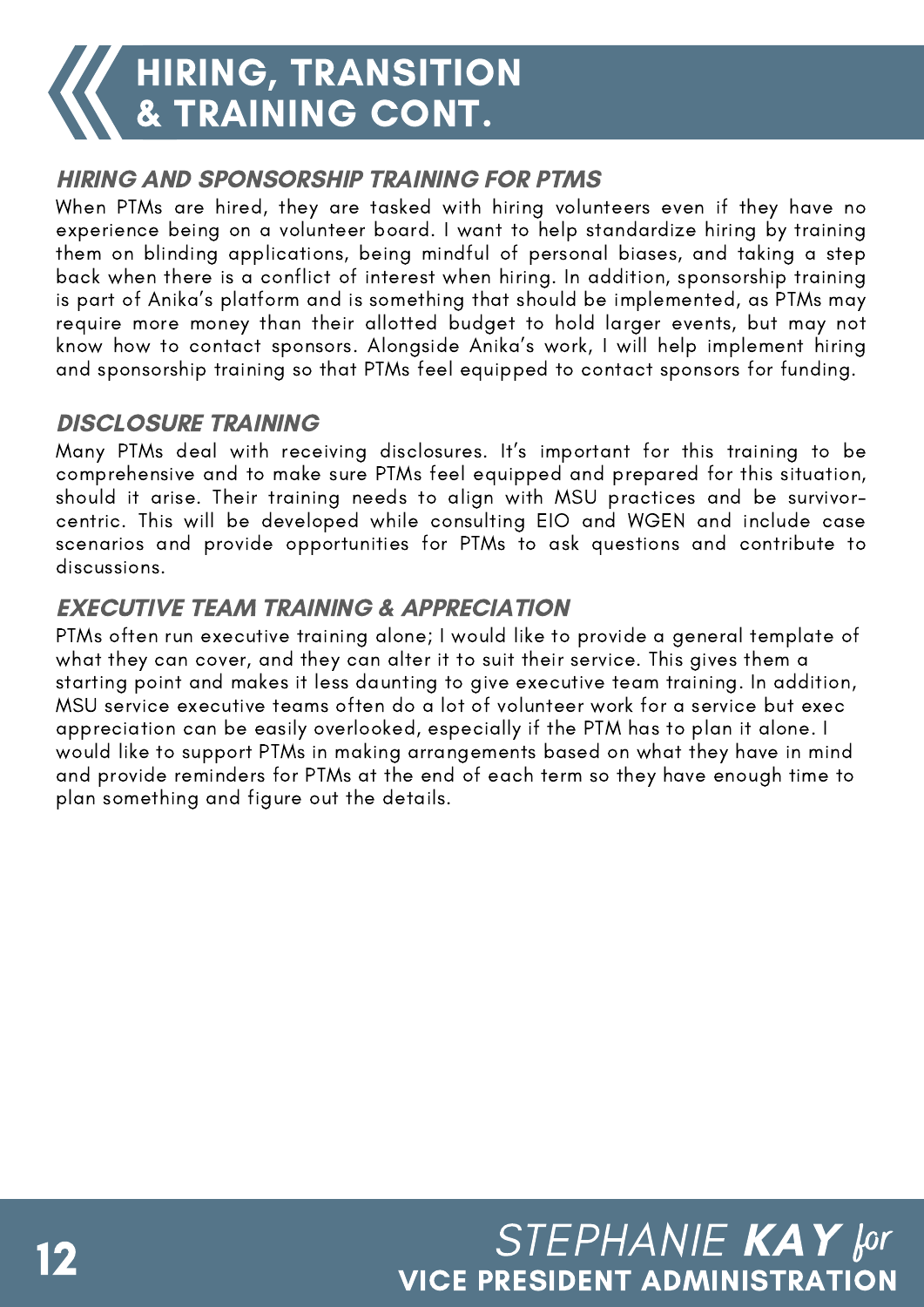MANY OF THESE IDEAS AND PLANS ARE BASED OFF OF THE WORK OF BIPOC FOLKS WHO HAVE BEEN CALLING FOR THESE CHANGES FOR YEARS. I WANT TO RECOGNIZE THE WORK THEY HAVE DONE IN PUSHING THESE IDEAS FORWARD AND COMMIT TO MAKING THEM A REALIT AND PUTTING IN PLACE TANGIBLE WAYS THEY HAPPEN. I ALSO WANT TO COMMIT TO ENSURING THAT I CONTINUE TO LISTEN TO THESE VOICES ADVOCATING FOR THEIR NEEDS THROUGHOUT MY TERM.

#### ADVOCATE FOR THE REMOVAL SPECIAL CONSTABLES

In alignment with the MSU's recent stance on De Caire and special constables, I want to advocate for the removal of campus security entirely. This is under VP Education Fawziyah Isah's portfolio and I aim to support her in any way I can as she spearheads this project. There needs to be more done than simply exploring options; we need to work with student groups who have been advocating for this removal for years and create a solid plan to urge McMaster to remove special constables. The MSU has not been kept in the loop regarding McMaster University signing the new four-year collective bargaining agreement that provides special constables with \$1.3 million in salary per year until 2023.

Alongside Fawziyah, I will research ways in which we students can have a seat at the table when it comes to student safety at McMaster and continually advocate for our students. In addition, I want to research how funds that support campus security can be re-allocated towards community support, and continue to listen to BIPOC when it comes to community safety. BIPOC have made it clear that security services of any kind will not keep our communities safe; thus, we must ensure that McMaster doesn't hire another security company in the place of special constables.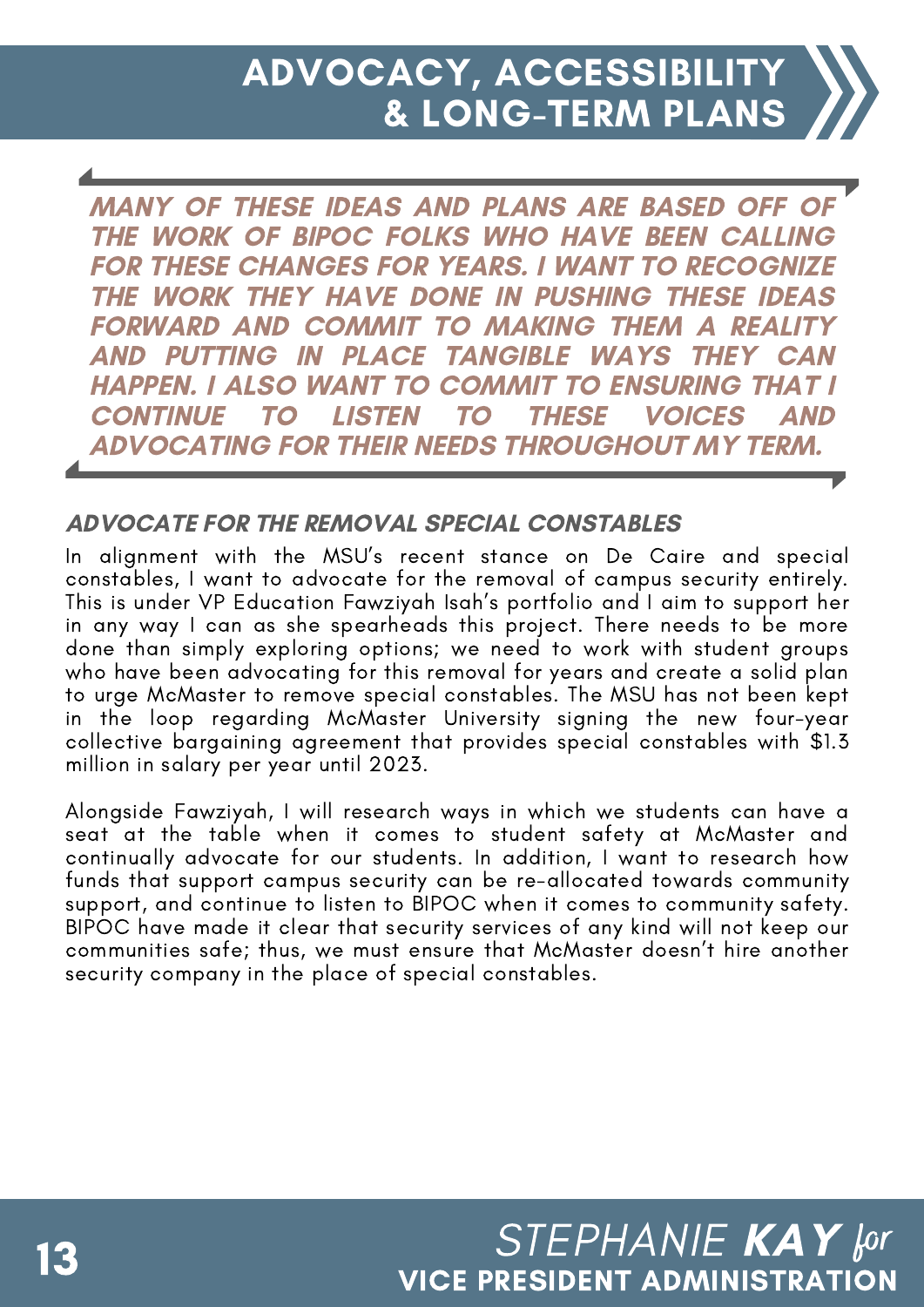# ADVOCACY, ACCESSIBILITY & LONG-TERM PLANS CONT.

#### ADJUST EFRT OPERATIONS

We need to re-evaluate the relationship between EFRT and Security Services. Since a constable is dispatched along with an EFRT responder, BIPOC can feel unsafe if they need to call EFRT. Because EFRT is off-call until November 1 due to COVID-19, now is the time to address changes and look into alternate options.

#### FIND DIVERSITY SERVICES A PEER SUPPORT SPACE

This has been a long work in progress and I want to continue the work that has been done by the MSU thus far. It is important that Diversity Services has a space and we need to commit to finding one. I will work with the Diversity Services team and other groups on campus to ensure the space found meets their needs (accessibility, size, etc.). In addition, with the Student Activity Building, there will be more space for student groups such as Diversity Services. Space should be found and available for use by April 2021 so that the new PTM can incorporate the space into their year plan.

#### AN EQUITY & INCLUSION AD HOC COMMITTEE

This committee will examine equity and inclusion within the MSU over the past 5 years to gain perspective on the shortcomings of the MSU, and to listen to voices that may have gone unheard or unresolved. This committee will then present its findings to the SRA and make recommendations accordingly.

#### ACCESSIBLE DOCUMENTS AND GRAPHICS

All documents uploaded this year should be screen-reader accessible, and all graphics or photos posted by any MSU service should have image descriptions. This also ensures that the MSU is as transparent as possible as information must be accessible to everyone.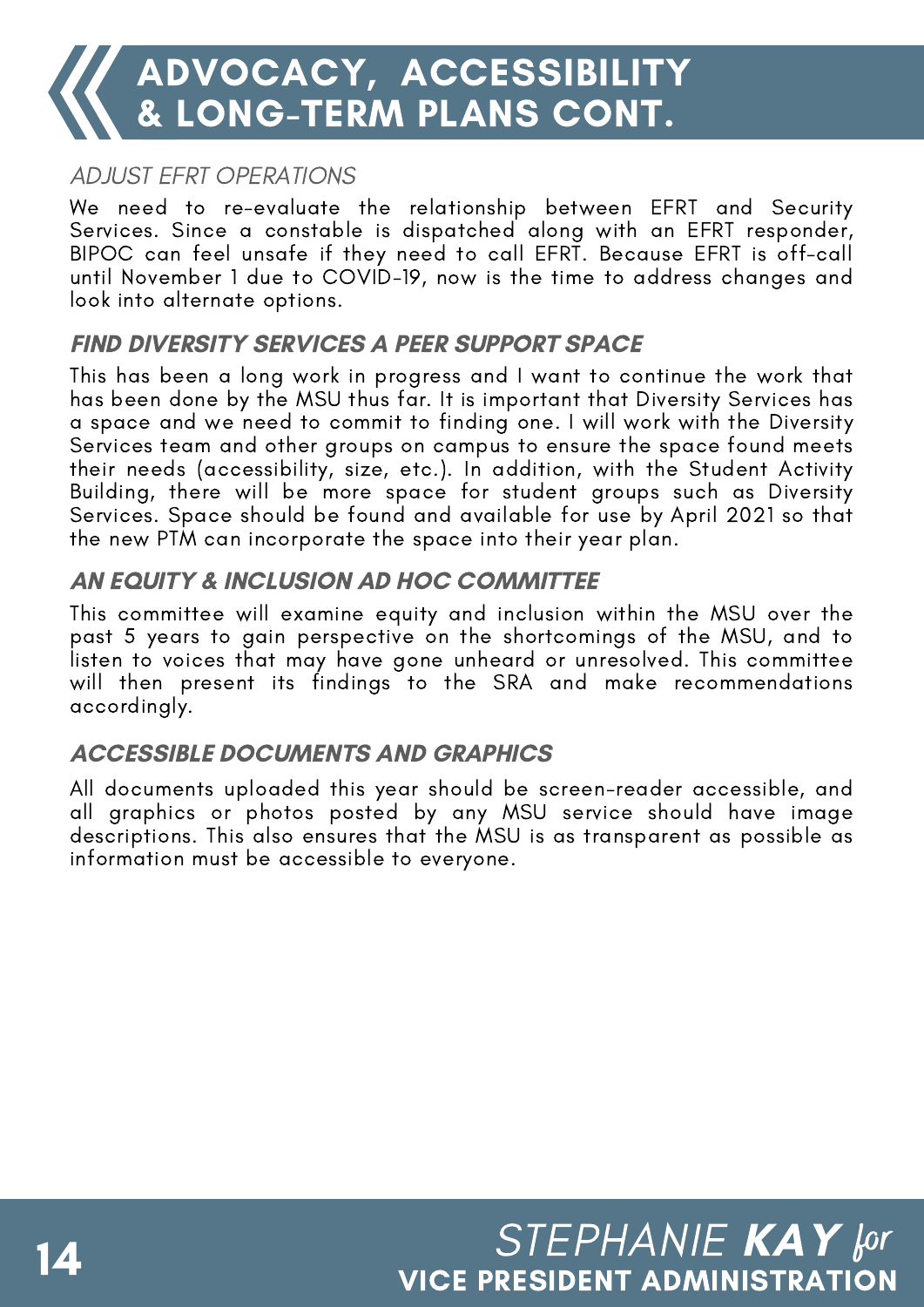#### SUPPORTING SERVICES AND CLUBS

COVID-19 has highlighted the importance of planning ahead and having contingency plans in place. We need to support services as they navigate doing their work digitally. This includes reaching out to the Clubs Administrator and Assistant to see how they are adjusting and what resources clubs need moving forwards.

#### CONTINUE ANIKA'S WORK ON ONLINE OPERATIONS IN THE FALL

I will continue Anika's work in supporting online operations during the fall and begin preparing for the winter semester; whether it's online, in person or a hybrid model. In addition, I will continue to assist services transitioning to being online in August and the coming months.

#### OFFER MORE SUPPORT FOR PEER SUPPORT SERVICES AND IDENTITY- BASED SERVICES

Because identity-based services often support others in confidentiality, this can be difficult when you need to support others online and liability is affected. I want to support the identity-based service PTMs in exploring options for online support, such as Zoom with Otter.ai, especially since peer support services are crucial during the pandemic. Most people will be at home during this pandemic even if home is not the safest place for them, so it is important to support and explore ways in which these services can provide confidential support.

#### SUPPORT FOR FIRST YEARS

Many first years were excited about moving to Hamilton but because of the pandemic, this is no longer happening and it is often hard to find community support through online school. It is important to ensure that services are effectively promoted and offer support to first years, who have no experience of being on campus yet. Building a community can be difficult if you aren't able to physically meet your cohort, and providing support for services such as Spark and Horizons, who will be taking on this role, will be essential.

#### TRANSITION TO WINTER SEMESTER

It is important to acknowledge how the fall term online impacts services and prepare them for transitioning back to in-person or to continue working online (based on the university's decision). This is a long-term process as COVID-19 effects will likely be present for the next few years so it's important to create a plan to help support future VP Admins and services.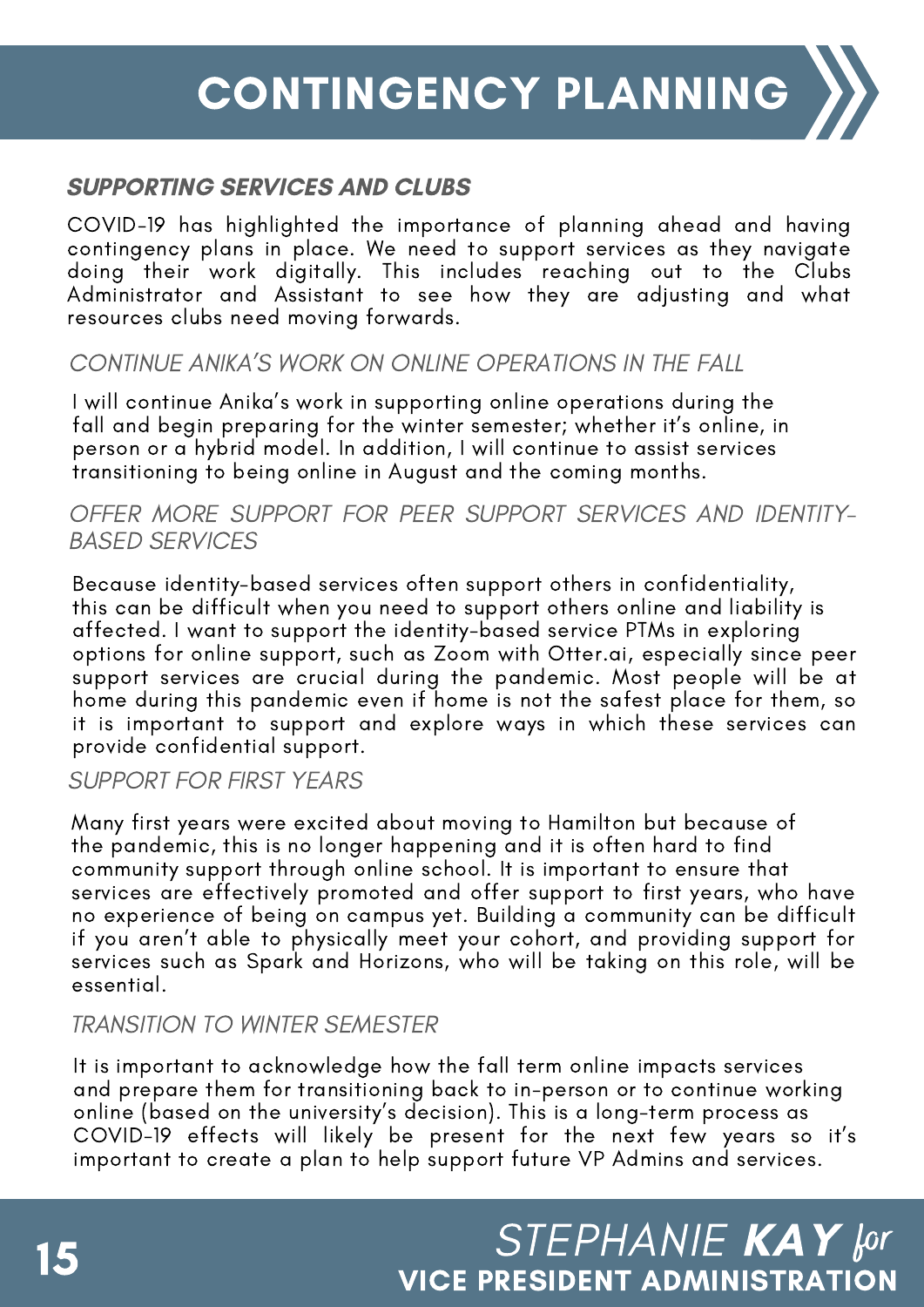

#### ADDRESS BOD TURNOVER

Every year, a new BoD is elected and if any platform points from the outgoing BoD are unfinished, these projects may fall through. In other cases, the BoD may implement their platform, but their projects do not continue into the next year. It is essential that we create a structure to increase continuity with successful projects. During the transition period for the new VP Admin, we should schedule meetings with stakeholders involved in ongoing projects in advance so that the stakeholders can meet the outgoing and incoming VP Admin so that stakeholders get to meet the new VP Admin, and the new VP Admin is immediately involved in conversations about ongoing projects. As well, when future VP Admin candidates reach out for consultation, we should provide our ongoing projects and suggest that they include these projects within their platform to encourage continuity and cohesiveness.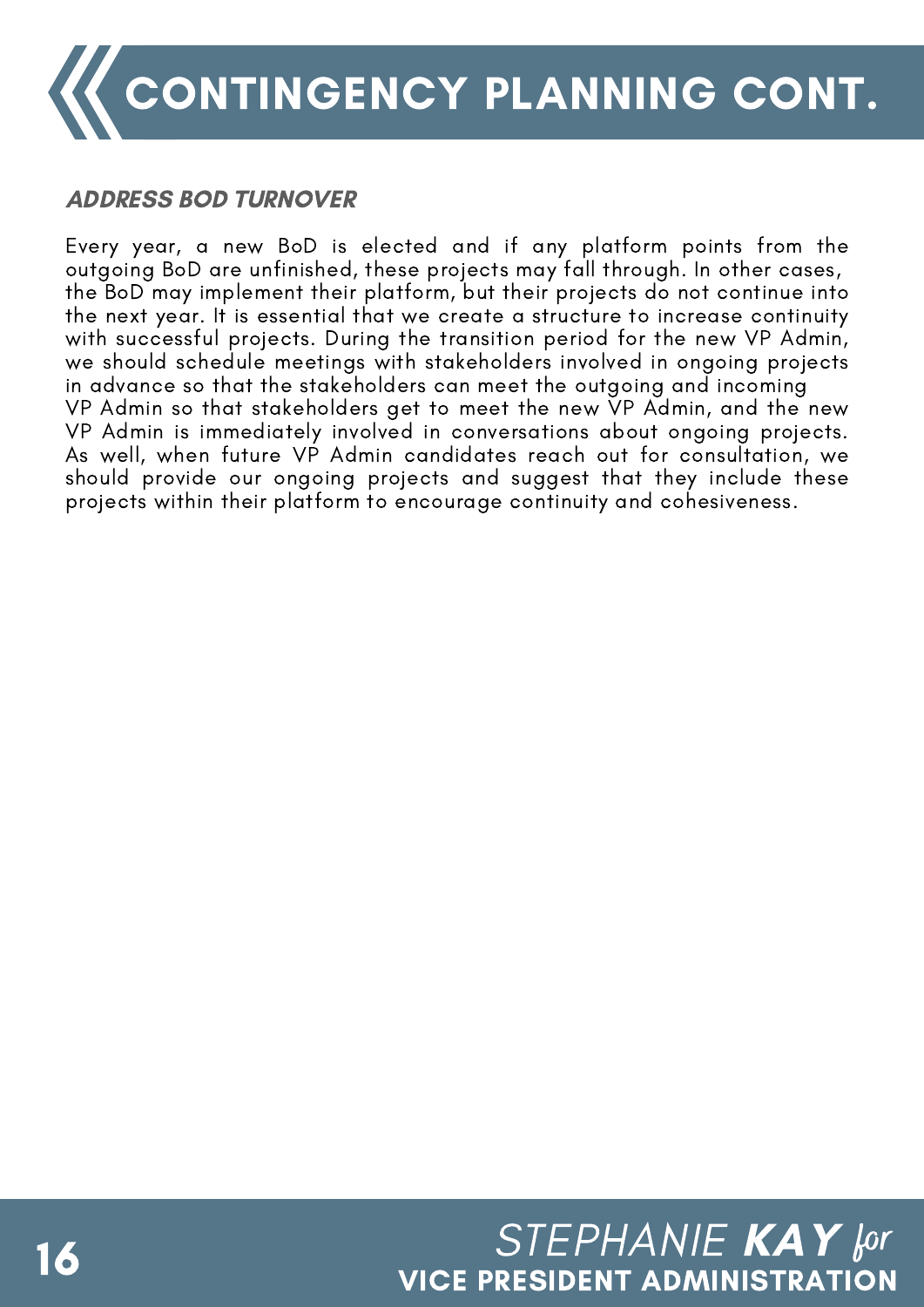

#### PLANNER EQUITY

Discussions surrounding this topic and future directions it can take have been happening within these circles over the past few years. I would like to see to it that both concrete and tangible steps are made toward helping actively shape these conversations beyond talking points and work toward helping this become a reality. Given the ongoing flaws and challenges that are present within our current system that are particularly evident and highlighted through this year's online format, I believe the next year should be used to strategically plan for the future looking ahead into 2021 and beyond. I want to work toward advocating for faculty planners to be fairly compensated for their efforts in line with their fellow counterparts. I also hope to aid in the restructuring of Welcome Week hiring processes to develop consistency across the board. Using my connections as a former faculty planner, I intend to leverage pre-existing conversations with various offices and the SSC to help finalize and solidify necessary structures that can be put in place to help facilitate this change.

#### PROVIDE EXTRA SUPPORT TO THE WWFC, WWCS AND BOD

This WW is particularly challenging as there is no guidebook or previous example for how to go about running a digital WW. Recognizing the challenges this will bring to the role of WWFC, I would like to see to it that I can offer my time and expertise as a former faculty planner to make myself available to help coordinate and execute trainings or planned initiatives. This would also involve ensuring I am available to WWCs where needed, following through on proposed changes to NODA and assisting current VPs Anika Spasov and Jess Anderson with conducting their financial review and advocacy efforts surrounding the accessibility of WW.

#### DEVELOP A POLICY SURROUNDING CHARITABLE GIVING

This year, with the suspension of programming related to Shinerama, many faculties and campus groups are electing to tie in charitable aspects of their event structures to charities of their own choice and through their own initiatives. I believe that we can collectively strengthen the impact of our efforts by tieing this organization pillar directly back to our fundraising objectives with the MSU's annual Charity Ball event. I would like to work with incoming Charity Ball PTM Esther Arase as well as other WW planners and residence teams to help develop a more organized and well-established model surrounding this topic to pass along for WW 2021. Incorporating timeline changes to when Charity Ball selects and announces its charity for the year, as well as working with a Hamilton-based group, are simple measures that can be implemented to help WW teams know who they will be fundraising with early on and strengthen connections to our community.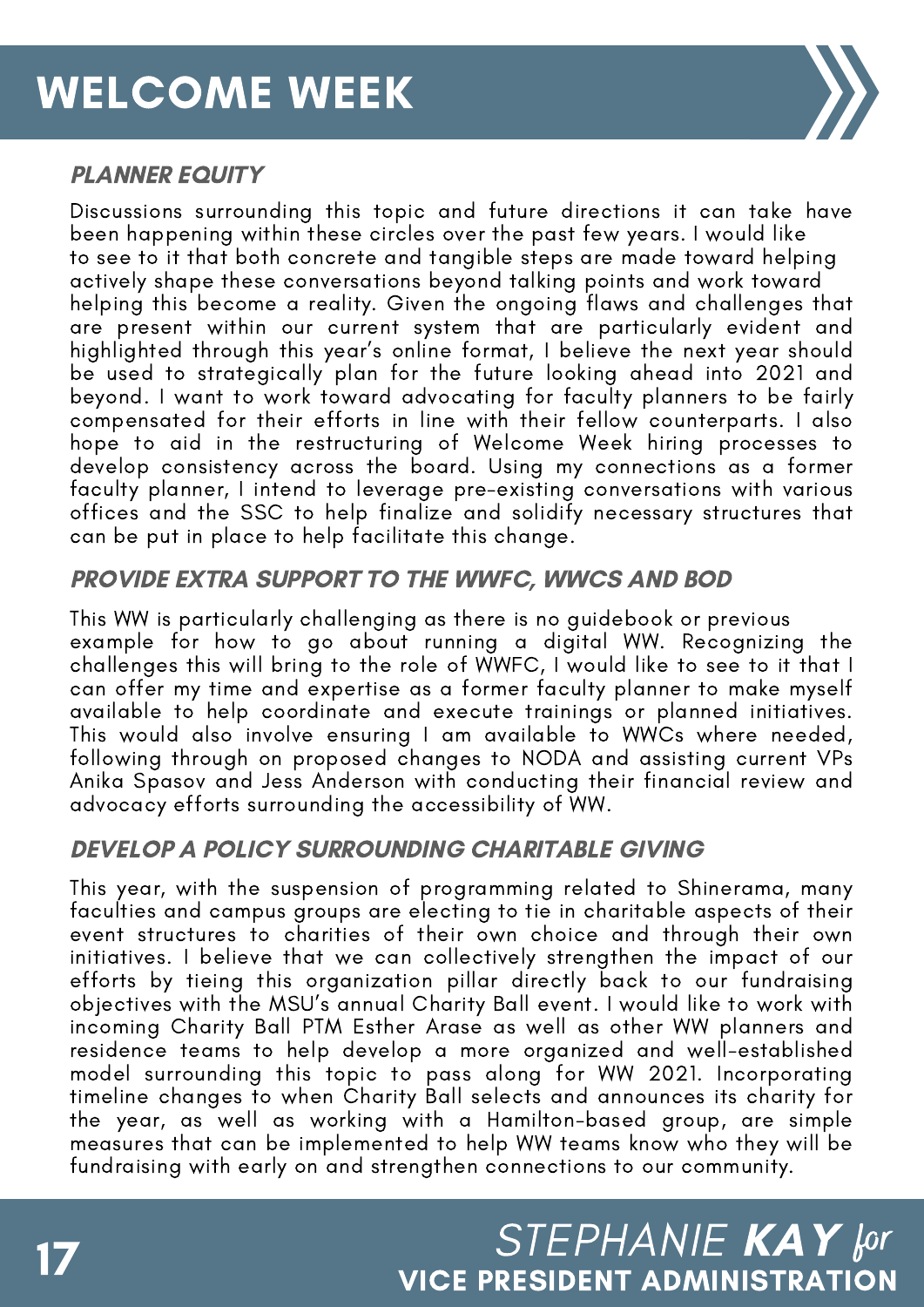WELCOME WEEK CONT.

#### ACCESSIBILITY OF PARKING DURING WW

With WW being online this year, there will be very few students commuting to campus or on campus at all. However, it is important to begin advocating for this for the future and to create a contingency plan for the next VP Admin to follow through on, as this has been consistently highlighted as an area of weakness in previous years that poses barriers to student involvement and participation.

#### IMPROVE REPRESENTATION ON WWSTAPC

The Welcome Week Strategic Themes Advisory & Planning Committee, or WWSTAPC, plays a crucial role in planning Welcome Week and approving the events that take place. As of now, all identity-based services are currently represented on WWSTAPC, except for Diversity Services. I agree with Anika's initial platform point that this is a major oversight and Diversity Services should be part of the conversations WWSTAPC is having about this upcoming Welcome Week, especially given the relevance and timeliness of the Black Lives Matter movement.

#### IMPROVE ACCESSIBILITY OF WWSTAPC

Currently, it is difficult for services to navigate how to connect with WWSTAPC and share their ideas for Welcome Week-related programming. I would like to continue advocating for all services to be able to request and access funds from the committee, similar to the funding and support from WWSTAPC that MSU Spark received last year. Receiving WWSTAPC needs to be made easier and less convoluted than it is currently and I plan on addressing this with the committee upon being elected.

#### SUPPORT REVIEW OF WELCOME WEEK FINANCES

As mentioned above, a current review of Welcome Week Finances is underway. I plan on continuing to support the VP Finance in this process and advocating for a reduction of Welcome Week costs for first year students wherever possible. A reduction in funds has occurred this year for the orientation levy, and it is important to continue doing this work to make Welcome Week more accessible. It is also important to continue being transparent when it comes to Welcome Week costs and how funds are spent (particularly with an online Welcome Week).